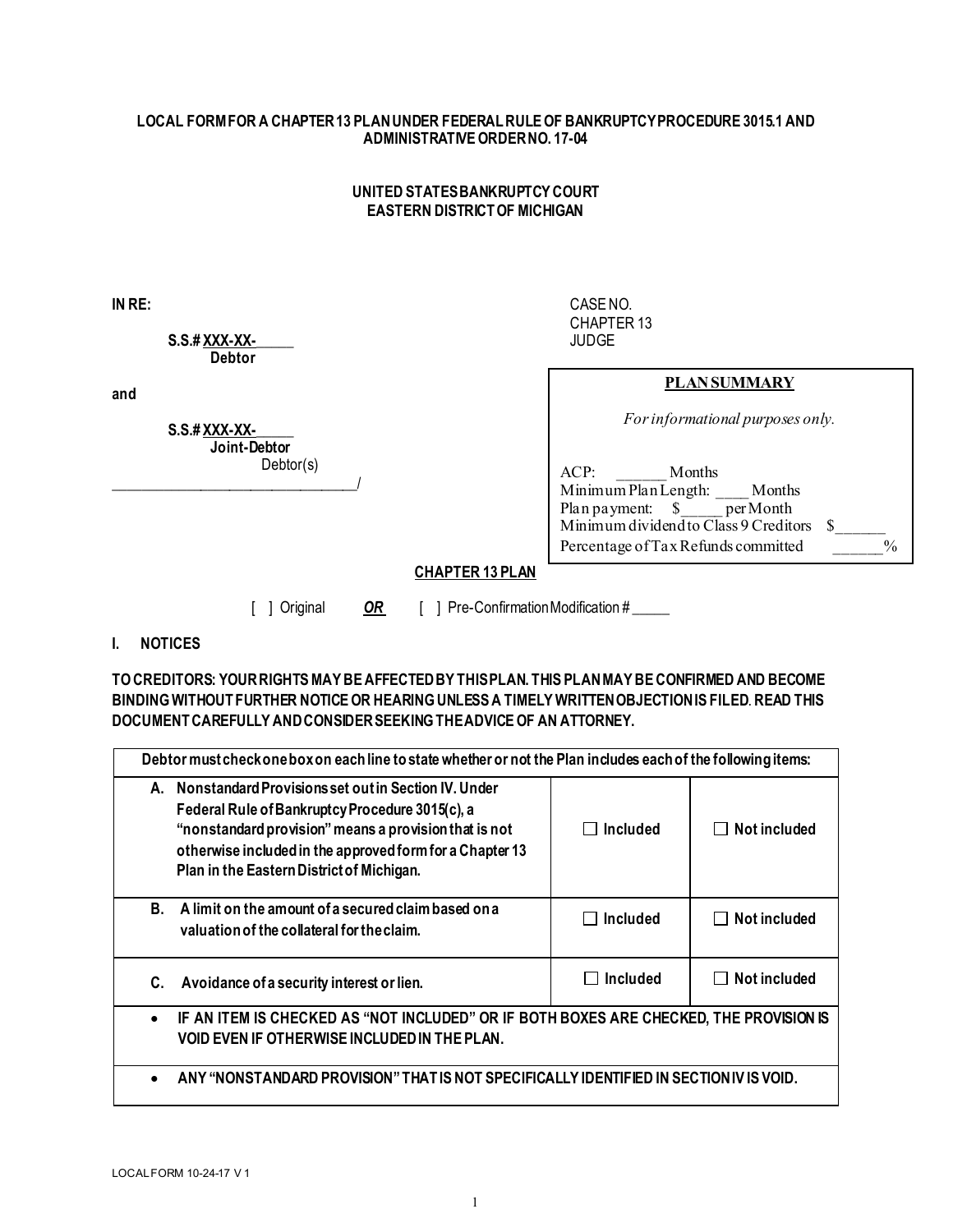#### • **IF THIS SECTION I INDICATES THAT THIS PLAN DOES NOT INCLUDE ANY "NONSTANDARD PROVISIONS", ANY "NONSTANDARD PROVISIONS" IN THIS PLAN (INCLUDING ANY OTHERWISE SPECIFICALLY LISTED IN SECTION IV) ARE VOID.**

#### **THIS PLAN IS SUBJECT TO AND INCORPORATES BY REFERENCE THE ADDITIONALSTANDARD PROVISIONS WHICHMAY BE FOUND AT** WWW.13EDM.COM O**R** WWW.MIEB.USCOURTS.GOV**OR FROM DEBTOR'S COUNSEL UPONWRITTEN REQUEST.**

#### **II. APPLICABLE COMMITMENT PERIOD; PLAN PAYMENTS; PLAN LENGTH; EFFECTIVE DATE AND ELIGIBILITY FOR DISCHARGE:**

 $\_$  ,  $\_$  ,  $\_$  ,  $\_$  ,  $\_$  ,  $\_$  ,  $\_$  ,  $\_$  ,  $\_$  ,  $\_$  ,  $\_$  ,  $\_$  ,  $\_$  ,  $\_$  ,  $\_$  ,  $\_$  ,  $\_$  ,  $\_$  ,  $\_$  ,  $\_$  ,  $\_$  ,  $\_$  ,  $\_$  ,  $\_$  ,  $\_$  ,  $\_$  ,  $\_$  ,  $\_$  ,  $\_$  ,  $\_$  ,  $\_$  ,  $\_$  ,  $\_$  ,  $\_$  ,  $\_$  ,  $\_$  ,  $\_$  ,

**A.** □ Debtor's Current Monthly Income exceeds the applicable State median income. Debtor's Applicable Commitment Period is 60 months. Debtor's Plan Length shall be 60 months from the date of entry of the Order Confirming Plan*.*

□ Debtor's Current Monthly Income is less than or equal to the applicable State median income. Debtor's Applicable Commitment Period is 36 months. Debtor's Plan Length shall be \_\_\_\_ months from the date of entry of the Order Confirming Plan. **This is a minimum Plan length.** If the Plan has not been completed in the minimum Plan length, the Plan length shall be extended as necessary for completion of the requirements of the Plan; provided that in no event will the Plan term continue beyond 60 months from the date of entry of the Order Confirming Plan. *See Paragraph J of the Additional Terms, Conditions and Provisions for additional information regarding Completion of Plan.*

If neither or both of the above boxes is checked, then the Applicable Commitment Period and the Plan Length shall be 60 months from the date of entry of the Order Confirming Plan.

- **B.** Debtor's Plan payment amount is \$**\_\_\_\_\_\_\_\_\_\_\_\_\_** per month.
- **C**. Future Tax Refunds. *See Paragraph A of the Additional Terms, Conditions and Provisions for additional information regarding Tax Refunds and Tax Returns.*

**FOR CASES ASSIGNED TO BAY CITY DIVISION:***Check only one box. If none are checked or more than one box is checked, paragraph 2 shall apply:*

- 1. □ Debtor's Plan proposes a 100% dividend to unsecured creditors. Therefore, debtor is not required to remit any future Tax Refunds*.*
- 2. □ Debtor's Plan proposes less than a 100% dividend to unsecured creditors and debtor's Schedule I *does not* include a pro-ration for anticipated Tax Refunds. Debtor will remit 50% of all Federal and State Tax Refunds that debtor receives or is entitled to receive after commencement of the case.
- 3. □ Debtor's Plan proposes less than a 100% dividend to unsecured creditors and debtor's Schedule I *includes* a proration for anticipated Federal Tax Refunds. Debtor will remit 100% of all Federal and State Tax Refunds that debtor receives or is entitled to receive after commencement of the case to the extent the Refund exceeds the sum of twelve times the amount of the Federal and State Tax Refund pro-ration shown in Schedule I.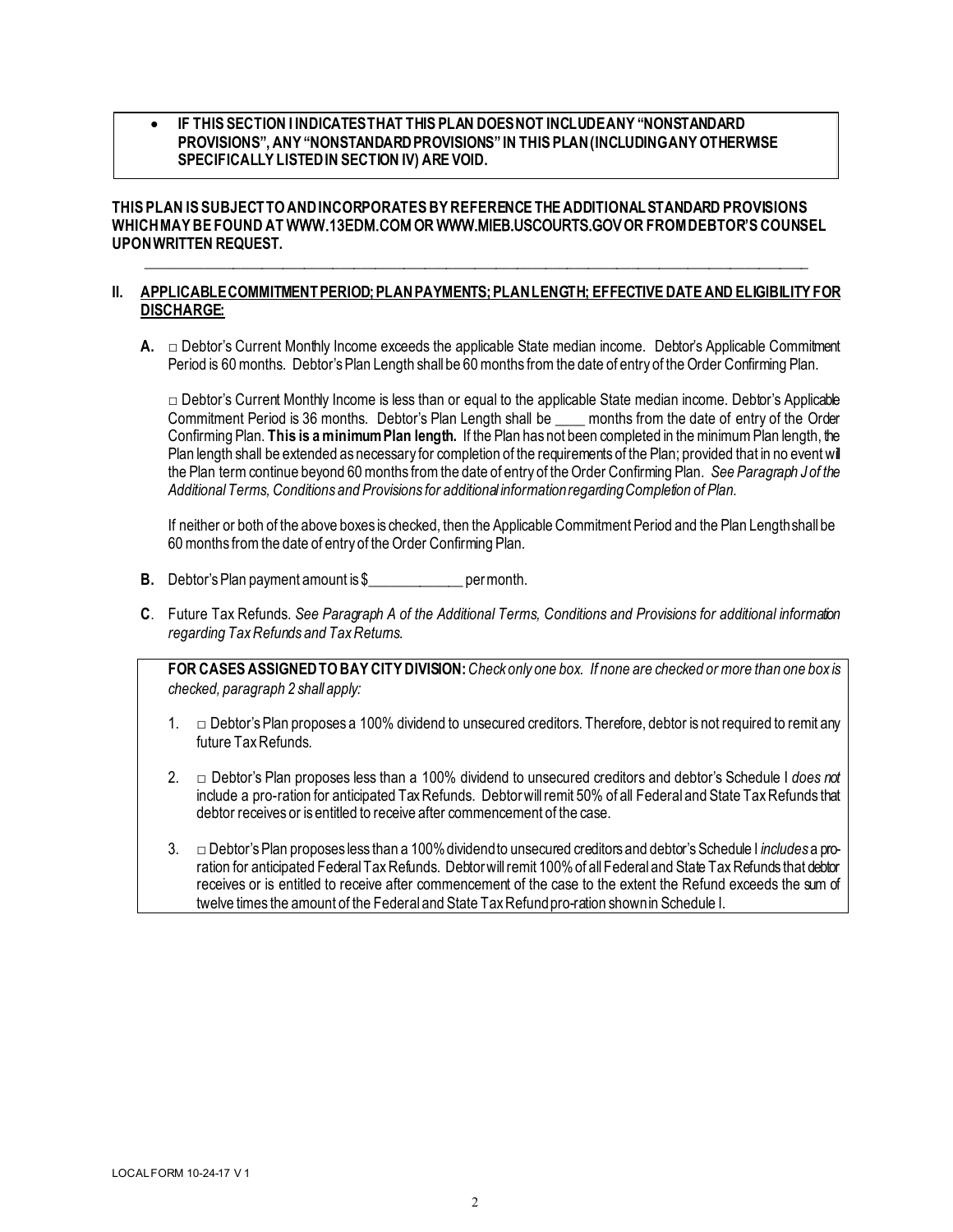**FOR CASES ASSIGNED TO DETROIT DIVISION:** *Check only one box. If none are checked or more than one box is checked, paragraph 2 shall apply:*

- 1. □ Debtor's Plan proposes a 100% dividend to unsecured creditors. Therefore, debtor is not required to remit any future Tax Refunds*.*
- 2. □ Debtor's Plan proposes less than a 100% dividend to unsecured creditors and debtor's Schedule I *does not* include a pro-ration for anticipated Tax Refunds. Debtor will remit 100% of all Federal Tax Refunds that debtor receives or is entitled to receive after commencement of the case.
- 3. □ Debtor's Plan proposes less than a 100% dividend to unsecured creditors and debtor's Schedule I *includes* a proration for anticipated Federal Tax Refunds. Debtor will remit 100% of all Federal Tax Refunds that debtor receives or is entitled to receive after commencement of the case to the extent the Refund exceeds the sum of twelve times the amount of the Federal Tax Refund pro-ration shown in Schedule I.
- **FOR CASES ASSIGNED TO FLINT DIVISION:** *Check only one box. If none are checked or more than one box is checked, paragraph 2 shall apply:*
- 1.  $\Box$  Debtor's Plan proposes a 100% dividend to unsecured creditors. Therefore, debtor is not required to remit any future Tax Refunds*.*
- 2. □ Debtor's Plan proposes less than a 100% dividend to unsecured creditors and debtor's Schedule I *does not* include a pro-ration for anticipated Tax Refunds. Debtor will remit 100% of all Federal Tax Refunds that debtor receives or is entitled to receive after commencement of the case.
- 3. □ Debtor's Plan proposes less than a 100% dividend to unsecured creditors and debtor's Schedule I *includes* a proration for anticipated Federal Tax Refunds. Debtor is not required to remit Federal Tax Refunds in excess of the amount of the proration shown on Schedule I.
- **D**. □ If the box to the immediate left is "checked", the debtor acknowledges that debtor **is not** eligible for a discharge pursuant to 11 USC §1328.

 $\Box$  If the box to the immediate left is "checked", the joint debtor acknowledges that joint debtor **is not** eligible for a discharge pursuant to 11 USC §1328.

- **E**. □ If the box to the immediate left is "checked", the debtor or joint debtor is self-employed **AND**incurs trade credit in the production of income from such employment. Debtor shall comply with the requirements of Title 11, United States Code, and all applicable Local Bankruptcy Rules regarding operation of the business and duties imposed upon the debtor.
- **III. DESIGNATION AND TREATMENT OF CLASSES OF CLAIMS:** *See Paragraph F of the Additional Terms, Conditions and Provisions for additional information regarding the order in which claims are to be paid.*
	- **A**. **CLASS ONE TRUSTEE FEES** as determined by statute.

#### **B**. **CLASS TWO** – **ADMINISTRATIVE CLAIMS, INCLUDINGATTORNEYS FEES AND COSTS:**

- **1. PRE-CONFIRMATION ATTORNEY FEES:** At confirmation of the Plan, Counsel shall elect to either:
	- a. In lieu of filing a separate fee application pursuant to 11 USC §327 and §330, accept the sum of \$ for services rendered plus \$ \_\_\_\_\_ for costs advanced by Counsel, for total Attorney Fees and Costs of \$ through the Effective Date of the Plan. The total Attorney Fees and Costs less the sum paid to Counsel prior to the commencement of this case as reflected in the Rule 2016(b) Statement leaving a net balance due of \$\_\_\_\_\_\_\_\_, will be paid as an Administrative Expense Claim; **or**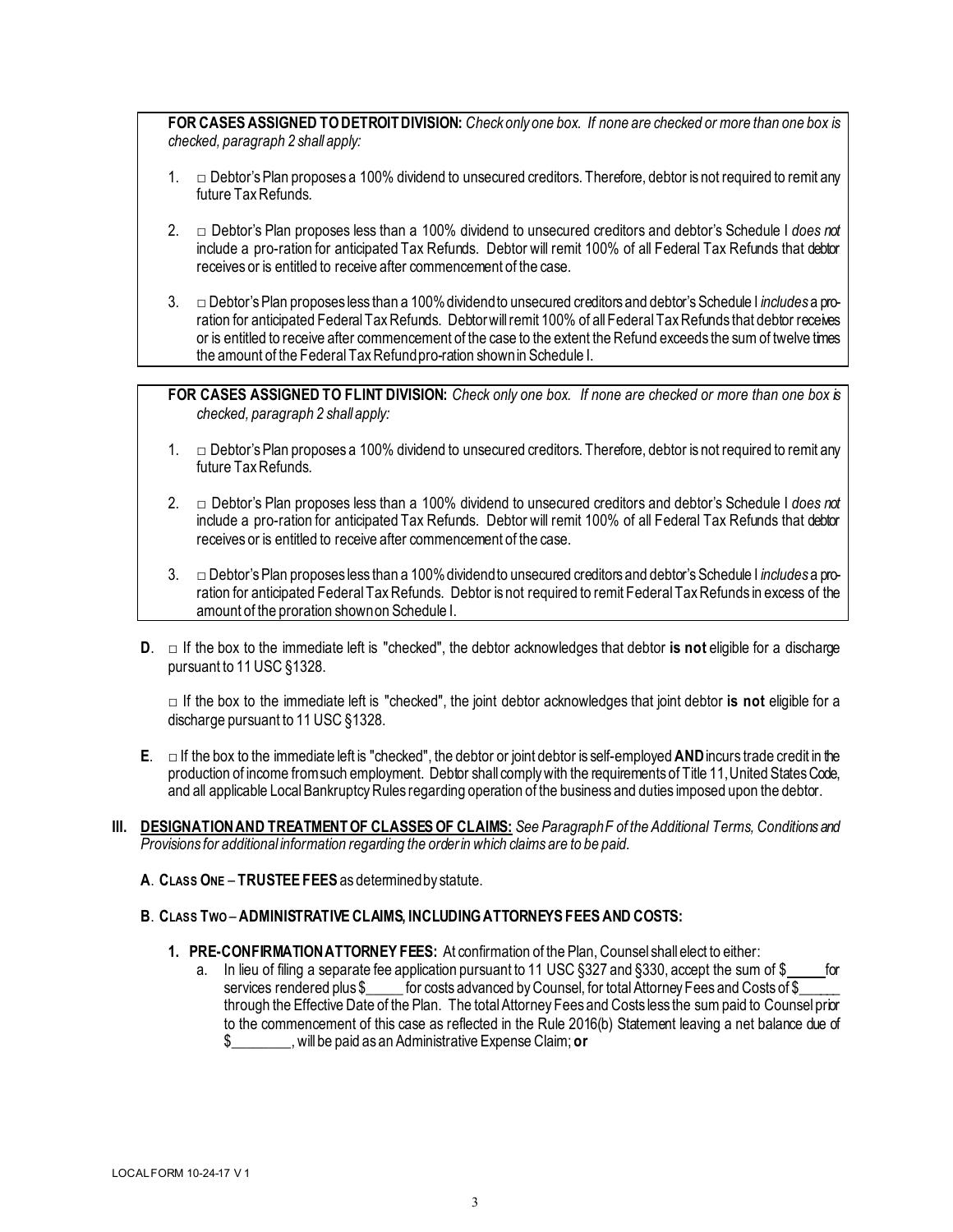- b. Request an award of compensation for services rendered and recovery of costs advanced by filing a separate Application for Compensation for services rendered up through the date of entry of the Order Confirming Plan pursuant to 11 USC §327 and §330. If Counsel elects to file a fee application pursuant to this sub-paragraph, the Trustee shall escrow \$ for this purpose. See Paragraph B of the Additional Terms, Conditions for this purpose. See Paragraph B of the Additional Terms, Conditions *and Provisions for additional information.*
- **2. POST-CONFIRMATION ATTORNEY FEES:** *See Paragraph D of the Additional Terms, Conditions and Provisions for additional information.*
- **3. RETENTION OF OTHER PROFESSIONALS FOR POST-PETITION SERVICES:** Debtor **□** has retained or **□**  iname of person to be retained) as  $($ capacity or purpose for retention) to perform professional services post-petition with fees and expenses of the professional to be paid as an Administrative Expense. *See Paragraph C of the Additional Terms, Conditions and Provisions for additional information.*
- **4. OTHER ADMINISTRATIVE EXPENSE CLAIMS:** Any administrative expense claims approved by Order of Court pursuant to 11 USC §503 shall be paid as a Class Two administrative claim. *See Paragraph E of the Additional Terms, Conditions and Provisions for additional information.*
- **C. CLASS THREE SECURED CLAIMS TO BE STRIPPED OR AVOIDED FROMTHE COLLATERAL AND TREATED AS UNSECURED CLAIMS TO BE PAID BY TRUSTEE.** *See Paragraph G and Paragraph N of the Additional Terms, Conditions and Provisions for additional information.*

#### **Class 3.1 Liens to be Stripped. 11 USC §506(a).**

| Creditor | 'ollatar |
|----------|----------|
|          |          |
|          |          |

#### **Class 3.2 Judicial Liens and Non-Possessory, Non-Purchase Money Liens to be Avoided. 11 USC §522(f).**

| Creditor | dlatı^ |
|----------|--------|
|          |        |
|          |        |

**D. CLASS FOUR - SECURED CLAIMS ON WHICH THE LAST CONTRACTUAL PAYMENT IS DUE BEYOND THE LENGTH OF THE PLAN. 11 USC §1322(b)(5)**.

#### **Class 4.1 Continuing Payments on a claim secured by the debtor's principal residence that come due on and after the date of the Order for Relief. (***SeeParagraph P, Paragraph L and Paragraph EE of the Additional Terms, Conditions and Provisions for additional information)*.

| reditor <sup>-</sup> | Collateral | <b>Monthly Payment</b> | Direct or Via Trustee |
|----------------------|------------|------------------------|-----------------------|
|                      |            |                        |                       |
|                      |            |                        |                       |
|                      |            |                        |                       |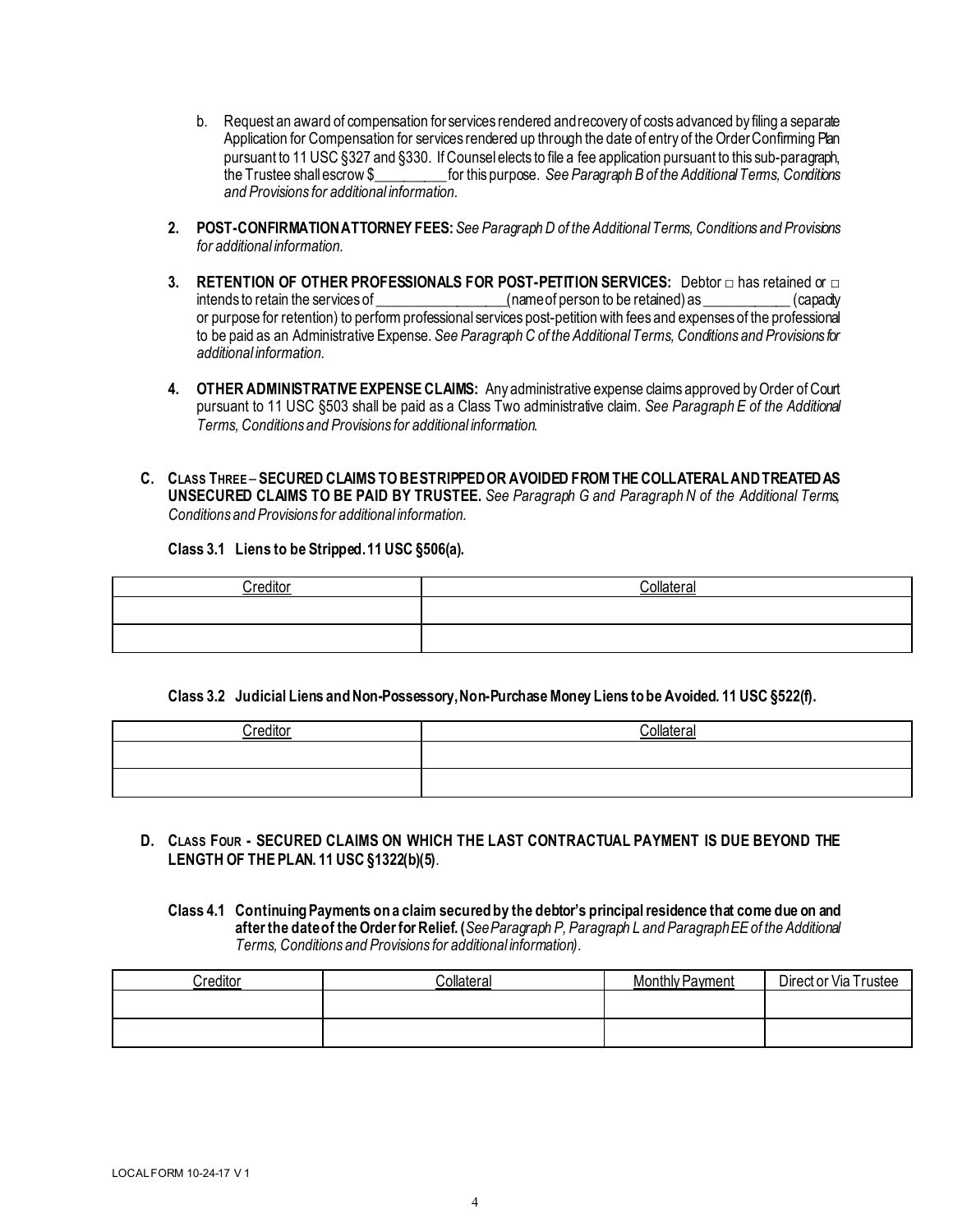#### **Class 4.2 Pre-Petition Arrearages on a claim secured by the debtor's principal residence to be paid by Trustee**: **Those amounts which were due as of the filing of the Order for Relief:**

| Creditor | Collateral | Arrears Amount | Estimated Average<br><b>Monthly Payment</b> | Months to Cure From<br><b>Confirmation Date</b> |
|----------|------------|----------------|---------------------------------------------|-------------------------------------------------|
|          |            |                |                                             |                                                 |
|          |            |                |                                             |                                                 |

#### **Class 4.3 Continuing Payments other than on a claim secured by the debtor's principal residence that come due on and after the date of the Order for Relief. (***See Paragraph P, Paragraph L and Paragraph EE of the Additional Terms, Conditions and Provisions for additional information)*.

| Creditor | Collateral | <b>Monthly Payment</b> | Direct or Via Trustee |
|----------|------------|------------------------|-----------------------|
|          |            |                        |                       |
|          |            |                        |                       |
|          |            |                        |                       |

### **Class 4.4 Pre-Petition Arrearagesother than on a claim secured by the debtor's principal residence to be paid by Trustee**: **Those amounts which were due as of the filing of the Order for Relief:**

| Creditor | Collateral | Arrears Amount | <b>Estimated Average</b><br><b>Monthly Payment</b> | Months to Cure From<br><b>Confirmation Date</b> |
|----------|------------|----------------|----------------------------------------------------|-------------------------------------------------|
|          |            |                |                                                    |                                                 |
|          |            |                |                                                    |                                                 |

**E. CLASS FIVE** - **SECURED CLAIMS ON WHICH THE LAST PAYMENT WILL BECOME DUE WITHIN THE PLAN DURATION.** (*See Paragraph H, Paragraph L, Paragraph O and Paragraph S of the Additional Terms, Conditions and Provisions for additional information).*

### **Class 5.1 Secured Claims not excluded from 11 USC §506 to be paid Equal Monthly Payments. 11 USC §1325(a)(5)(B)**:

| Creditor/Collateral | Indicate if<br>"crammed"*** or<br>modified | Interest rate<br>(Present<br>Value Rate) | Total to be paid<br>Including<br>Interest | Monthly Payment | Direct or Via Trustee |
|---------------------|--------------------------------------------|------------------------------------------|-------------------------------------------|-----------------|-----------------------|
|                     |                                            |                                          |                                           |                 |                       |
|                     |                                            |                                          |                                           |                 |                       |
|                     |                                            |                                          |                                           |                 |                       |
|                     |                                            |                                          |                                           |                 |                       |

**\*\*\* See debtor's Schedule A/Bfor more information about values.**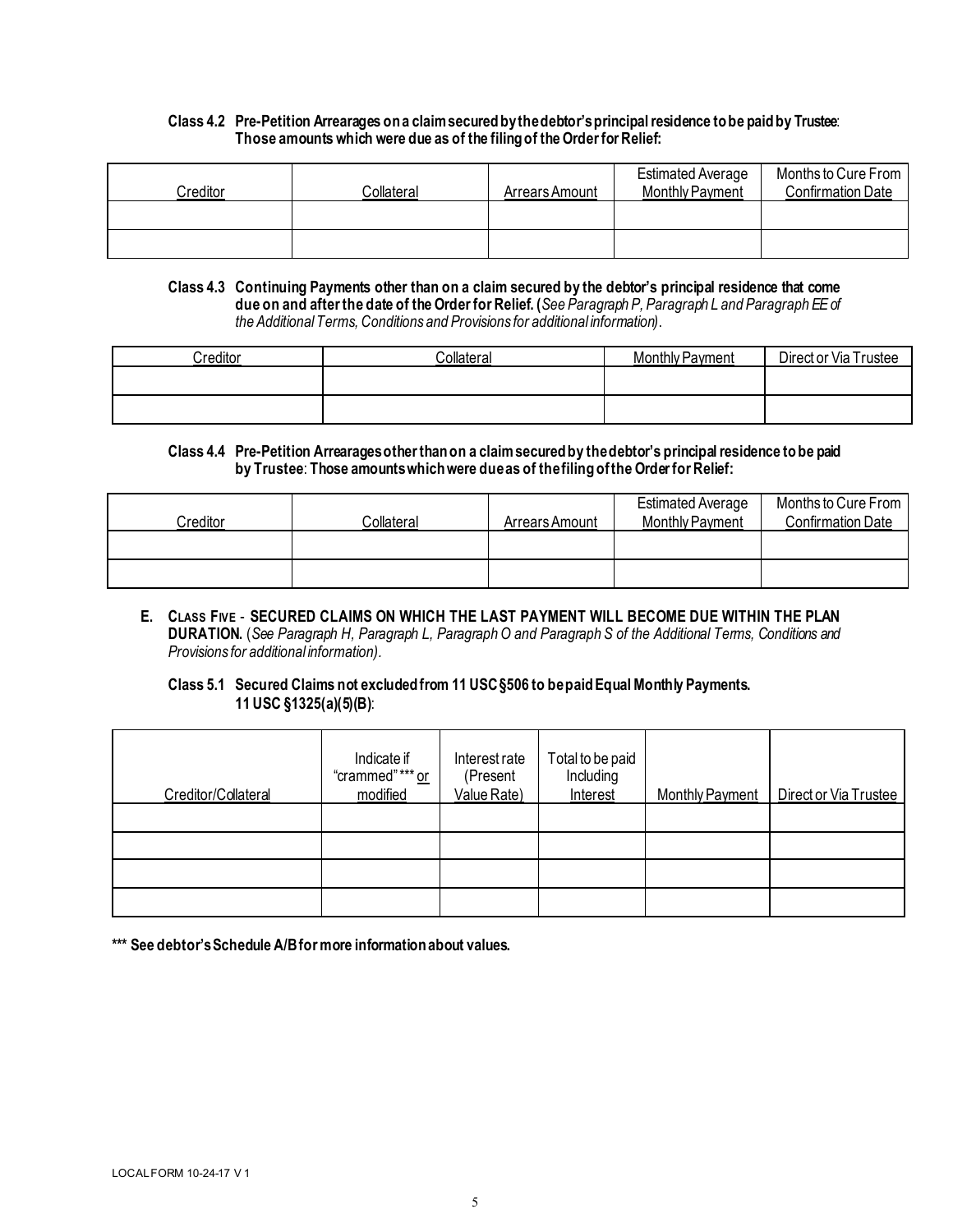#### **Class 5.2 Secured Claims not excluded from 11 USC §506** *not* **tobe paid Equal Monthly Payments. 11 USC §1325(a)(5)(B)**:

| Creditor/Collateral | Indicate if<br>"crammed" *** or<br>modified | Interest rate<br>(Present<br>Value Rate) | Total to be paid<br>including interest | Estimated<br>Average<br>Monthly Payment | Direct or Via Trustee |
|---------------------|---------------------------------------------|------------------------------------------|----------------------------------------|-----------------------------------------|-----------------------|
|                     |                                             |                                          |                                        |                                         |                       |
|                     |                                             |                                          |                                        |                                         |                       |
|                     |                                             |                                          |                                        |                                         |                       |
|                     |                                             |                                          |                                        |                                         |                       |

**\*\*\* See debtor's Schedule A/B for more information about values.**

### **Class 5.3 Secured claims excluded from 11 USC §506 by the "hanging paragraph" at the end of 11 USC §1325 (a)(9) to be paid "Equal Monthly Payments". 11 USC §1325(a)(5)(B).**

| Creditor/Collateral | Indicate if<br>modified | Interest rate<br>(Present<br>Value Rate) | Total to be<br>paid<br>Including<br>Interest | Monthly<br>Payment | Direct or Via Trustee |
|---------------------|-------------------------|------------------------------------------|----------------------------------------------|--------------------|-----------------------|
|                     |                         |                                          |                                              |                    |                       |
|                     |                         |                                          |                                              |                    |                       |
|                     |                         |                                          |                                              |                    |                       |
|                     |                         |                                          |                                              |                    |                       |

## **Class 5.4 Secured claims excluded from 11 USC §506 by the "hanging paragraph" at the end of 11 USC §1325 (a)(9)** *not* **tobe paid Equal Monthly Payments. 11 USC§1325(a)(5)(B).**

| Creditor/Collateral | Indicate if<br>"modified | Interest rate<br>(Present<br>Value Rate) | Total to be<br>paid<br>including<br>interest | Estimated<br>Average<br>Monthly<br>Payment | Direct or Via Trustee |
|---------------------|--------------------------|------------------------------------------|----------------------------------------------|--------------------------------------------|-----------------------|
|                     |                          |                                          |                                              |                                            |                       |
|                     |                          |                                          |                                              |                                            |                       |
|                     |                          |                                          |                                              |                                            |                       |
|                     |                          |                                          |                                              |                                            |                       |

#### **CLASS 5.5 Surrender of collateral**.(*See Paragraph P of the Additional Terms, Conditions and Provisions for additional information*).

The debtor surrenders debtor's interest in the following collateral. Any allowed unsecured claim remaining afterdisposition of the collateral will be treated as a Class 9 General Unsecured Creditor.

| <br><br>∩ll⊆ |
|--------------|
|              |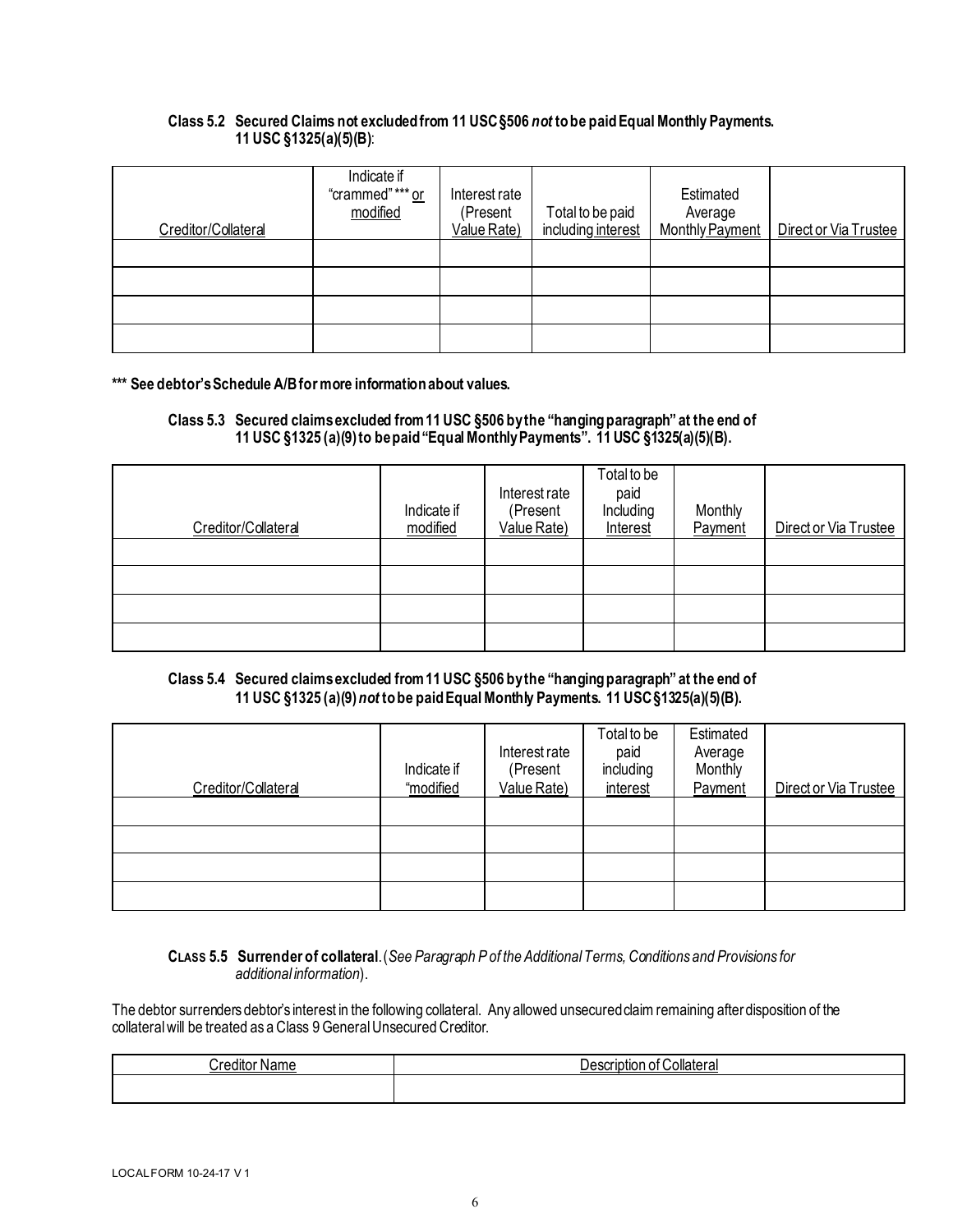**F. CLASS SIX** – **EXECUTORY CONTRACTS AND/OR UNEXPIRED LEASES. 11 USC §§365, 1322(b)(7): Debtor assumes the executory contracts and unexpired leases listed in subparagraph 1.** (*See Paragraph K of the Additional Terms, Conditions and Provisions for additional information*).

#### **Class 6.1 Continuing Lease/Contract Payments:**

| Creditor | <sup>∪</sup> ropertv | Monthly<br>Payment | Lease/Contract<br>expiration date | Direct or<br>Via Trustee |
|----------|----------------------|--------------------|-----------------------------------|--------------------------|
|          |                      |                    |                                   |                          |
|          |                      |                    |                                   |                          |

#### **Class 6.2 Pre-petition Arrearages on Assumed Executory Contracts and Leases** *(to be paid by Trustee)*:

| Creditor | Property | Arrears Amount | <b>Estimated Average</b><br><b>Monthly Payment</b> | Months to<br>Cure From<br><b>Confirmation Date</b> |
|----------|----------|----------------|----------------------------------------------------|----------------------------------------------------|
|          |          |                |                                                    |                                                    |
|          |          |                |                                                    |                                                    |

#### **Class 6.3 Debtor rejects the executory contracts and unexpired leases listed in this subparagraph 3. Any unexpired lease or executory contract that is neither expressly assumed in Class 6.1 above or expressly rejected below shall be deemed rejected as of the date ofconfirmation of debtor's chapter 13 Plan to the same extent as if that unexpired lease or executory contract was listed below.** (*See Paragraph K of the Additional Terms, Conditions and Provisions for additional information*):

| <sup>-</sup> reditor | <b>Pronerty</b> |
|----------------------|-----------------|
|                      |                 |
|                      |                 |

## **G. CLASS SEVEN** – **PRIORITY UNSECURED CLAIMS. 11 USC §§507, 1322(a)(2).**

#### **Class 7.1 Domestic Support Obligations: Continuing Payments that come due on and after the date of the Order for Relief**:

| Creditor | Monthly P<br>Pavment | Direct or Via Trustee |
|----------|----------------------|-----------------------|
|          |                      |                       |
|          |                      |                       |

#### **Class 7.2 Domestic Support Obligations: Pre-Petition Arrearages due as of the filing of the Order for Relief:**

| Creditor | Arrears Amount | <b>Estimated Average Monthly</b><br>Payment | Direct or Via<br>Trustee |
|----------|----------------|---------------------------------------------|--------------------------|
|          |                |                                             |                          |
|          |                |                                             |                          |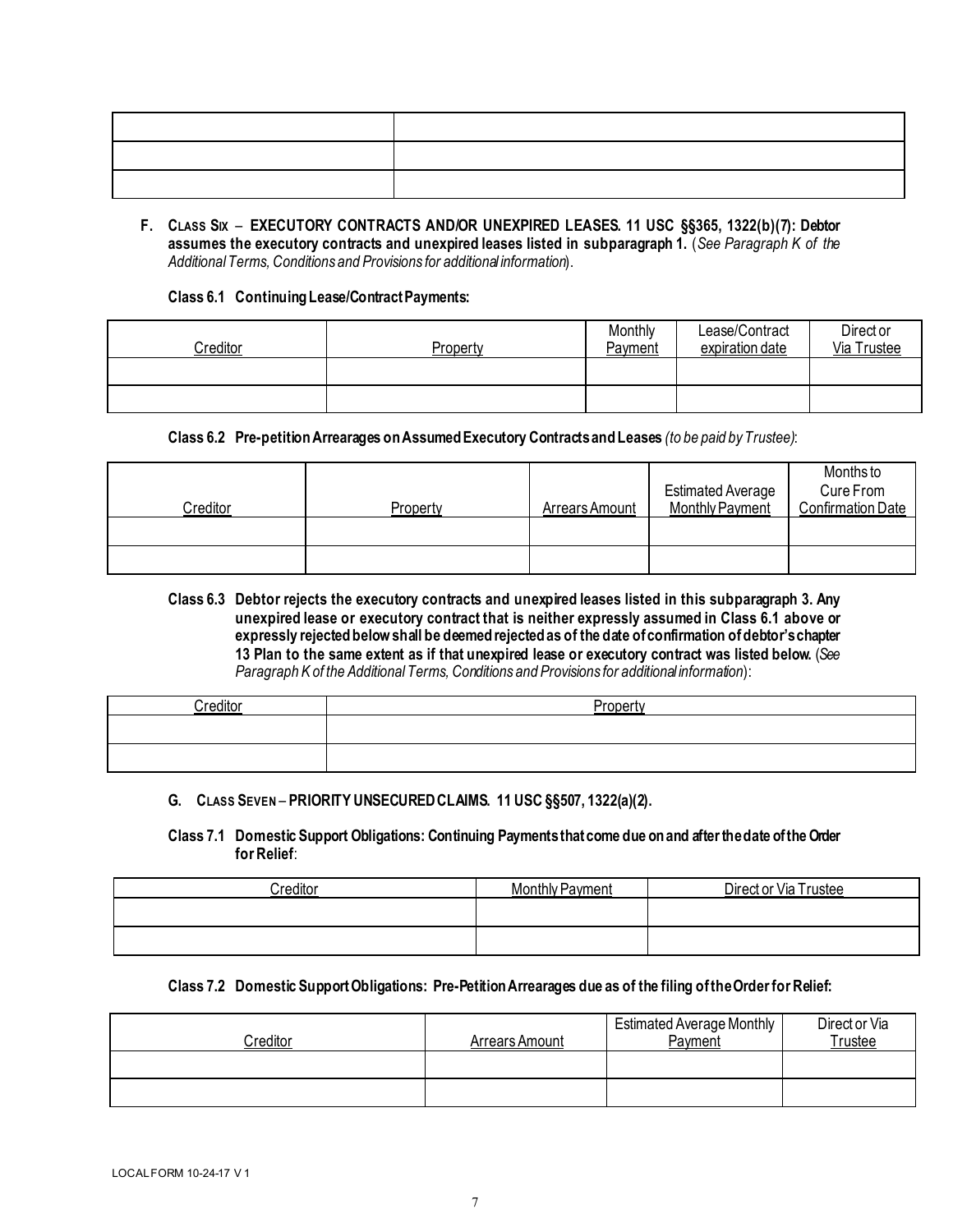#### **Class 7.3 All Other Priority Unsecured Claims [11 USC §1322(a)(2)]**

| Creditor | Amoun' | Direct or via Trustee |
|----------|--------|-----------------------|
|          |        |                       |
|          |        |                       |

**H. CLASS EIGHT** – **SEPARATELY CLASSIFIED UNSECURED CLAIMS. 11 USC §1322(b)(1):** *(To be paid by Trustee)*: (*See Paragraph M of the Additional Terms, Conditions and Provisions for additional information)*:

| creditor | ∆m∩unt | Interest<br>Rate | <b>Reason for Special Treatment</b> |
|----------|--------|------------------|-------------------------------------|
|          |        |                  |                                     |

- **I. CLASS NINE GENERAL UNSECURED CLAIMS** *(to be paid by Trustee)*: *See Paragraph N of the Additional Terms, Conditions and Provisions for additional information.*
	- **□** This Plan shall provide a total sum for distribution to creditors holding Class 9 General Unsecured claims in an amount that is not less than the Amount Available in Chapter 7 shown on Attachment 1, Liquidation Analysis and Statement of Value of Encumbered Property (the "Unsecured Base Amount"). This Plan shall provide either (i) the Unsecured Base Amount; or (ii) will continue for the full Plan Length as indicated in Paragraph II.A of this Plan, whichever yields the greater payment to Class 9 Unsecured Creditors. *See Attachment 2, Chapter 13 Model Worksheet, Line 8, for additional information concerning funds estimated to be available for payment to Class 9 Unsecured Creditors.*
	- **□** This Plan shall provide a dividend to holders of Class 9 General Unsecured Claims equal to 100% of allowed claims.

If neither box is checked or if both boxes are checked, then the Plan shall pay the Unsecured Base Amount.

 $\Box$  If the box to the immediate left is "checked", creditors holding claims in Class Seven, Eight and Nine shall receive interest on their allowed claims at the rate of \_\_\_\_% per annum as required by 11 USC §1325(a)(4).

#### **IV. Nonstandard Plan Provisions**:

• **ANY "NONSTANDARD PROVISION" THAT IS NOT BOTH INCLUDED IN SECTION 1.A AND SPECIFICALLY STATED IN THIS SECTION IS VOID.**

A. *\_\_\_\_\_\_\_\_\_\_\_\_\_\_\_\_\_\_\_\_\_\_\_\_\_\_\_\_\_\_\_\_\_\_\_\_\_\_\_\_\_\_\_\_\_\_\_\_\_\_\_\_\_\_\_\_\_\_\_\_\_\_\_\_\_\_\_\_\_\_\_\_\_\_\_\_\_\_\_\_\_\_\_\_\_\_\_\_\_\_* B. *\_\_\_\_\_\_\_\_\_\_\_\_\_\_\_\_\_\_\_\_\_\_\_\_\_\_\_\_\_\_\_\_\_\_\_\_\_\_\_\_\_\_\_\_\_\_\_\_\_\_\_\_\_\_\_\_\_\_\_\_\_\_\_\_\_\_\_\_\_\_\_\_\_\_\_\_\_\_\_\_\_\_\_\_\_\_\_\_\_\_* C. *\_\_\_\_\_\_\_\_\_\_\_\_\_\_\_\_\_\_\_\_\_\_\_\_\_\_\_\_\_\_\_\_\_\_\_\_\_\_\_\_\_\_\_\_\_\_\_\_\_\_\_\_\_\_\_\_\_\_\_\_\_\_\_\_\_\_\_\_\_\_\_\_\_\_\_\_\_\_\_\_\_\_\_\_\_\_\_\_\_\_* D. *\_\_\_\_\_\_\_\_\_\_\_\_\_\_\_\_\_\_\_\_\_\_\_\_\_\_\_\_\_\_\_\_\_\_\_\_\_\_\_\_\_\_\_\_\_\_\_\_\_\_\_\_\_\_\_\_\_\_\_\_\_\_\_\_\_\_\_\_\_\_\_\_\_\_\_\_\_\_\_\_\_\_\_\_\_\_\_\_\_\_* E. *\_\_\_\_\_\_\_\_\_\_\_\_\_\_\_\_\_\_\_\_\_\_\_\_\_\_\_\_\_\_\_\_\_\_\_\_\_\_\_\_\_\_\_\_\_\_\_\_\_\_\_\_\_\_\_\_\_\_\_\_\_\_\_\_\_\_\_\_\_\_\_\_\_\_\_\_\_\_\_\_\_\_\_\_\_\_\_\_\_\_*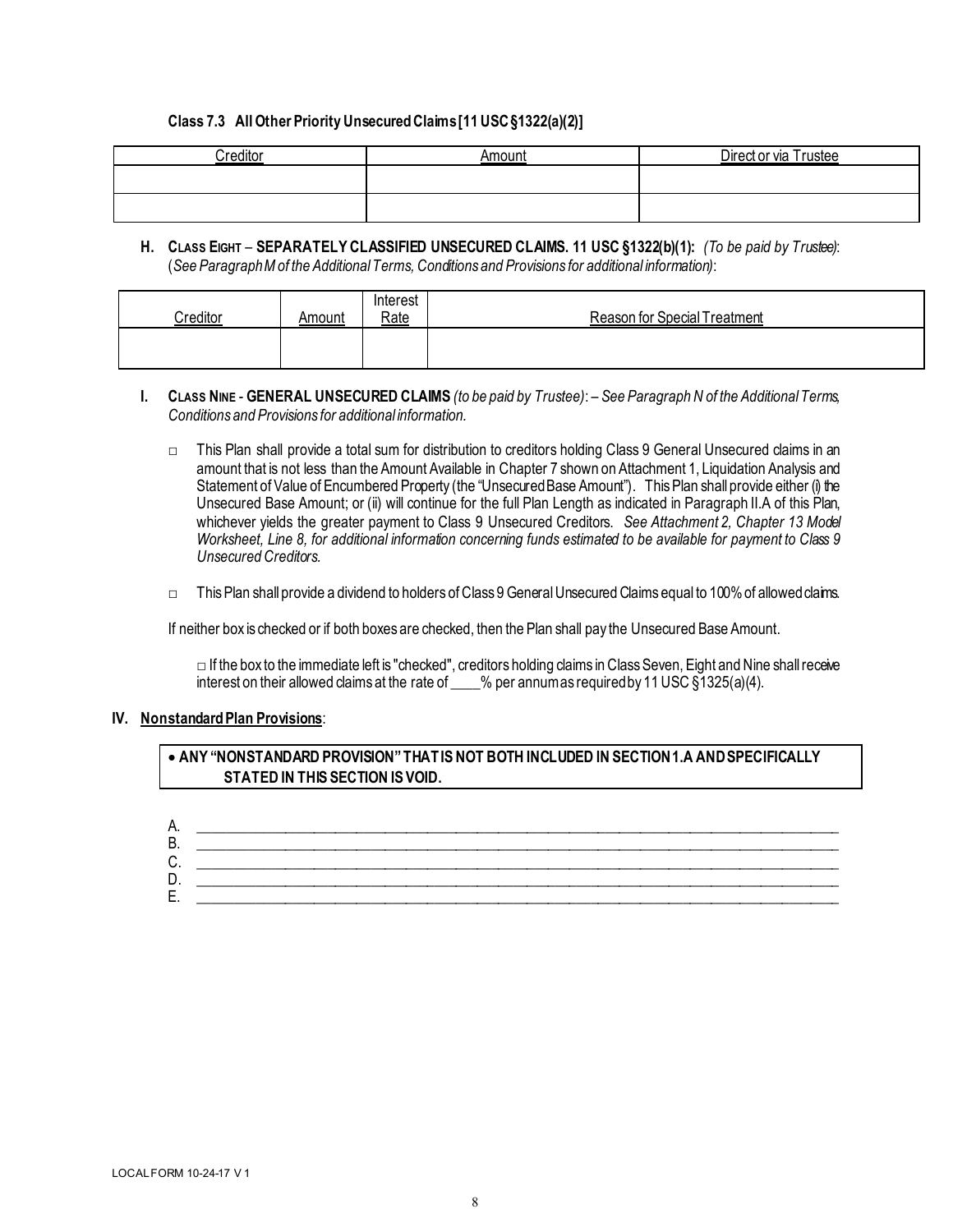**I, \_\_\_\_\_\_\_\_\_\_\_\_\_\_\_\_\_\_\_\_\_\_\_\_\_\_\_\_\_\_\_\_\_\_\_\_\_\_\_\_\_, Attorney for debtor (or debtor if not represented by an attorney), certify that this Plan contains no "Nonstandard Provisions" other than those set out in Section IV above.**

| Attorney for Debtor      | Debtor       |
|--------------------------|--------------|
| <b>Street Address</b>    |              |
| City, State and Zip Code | Joint Debtor |
| E-Mail Address           |              |
| <b>Phone Number</b>      | Date         |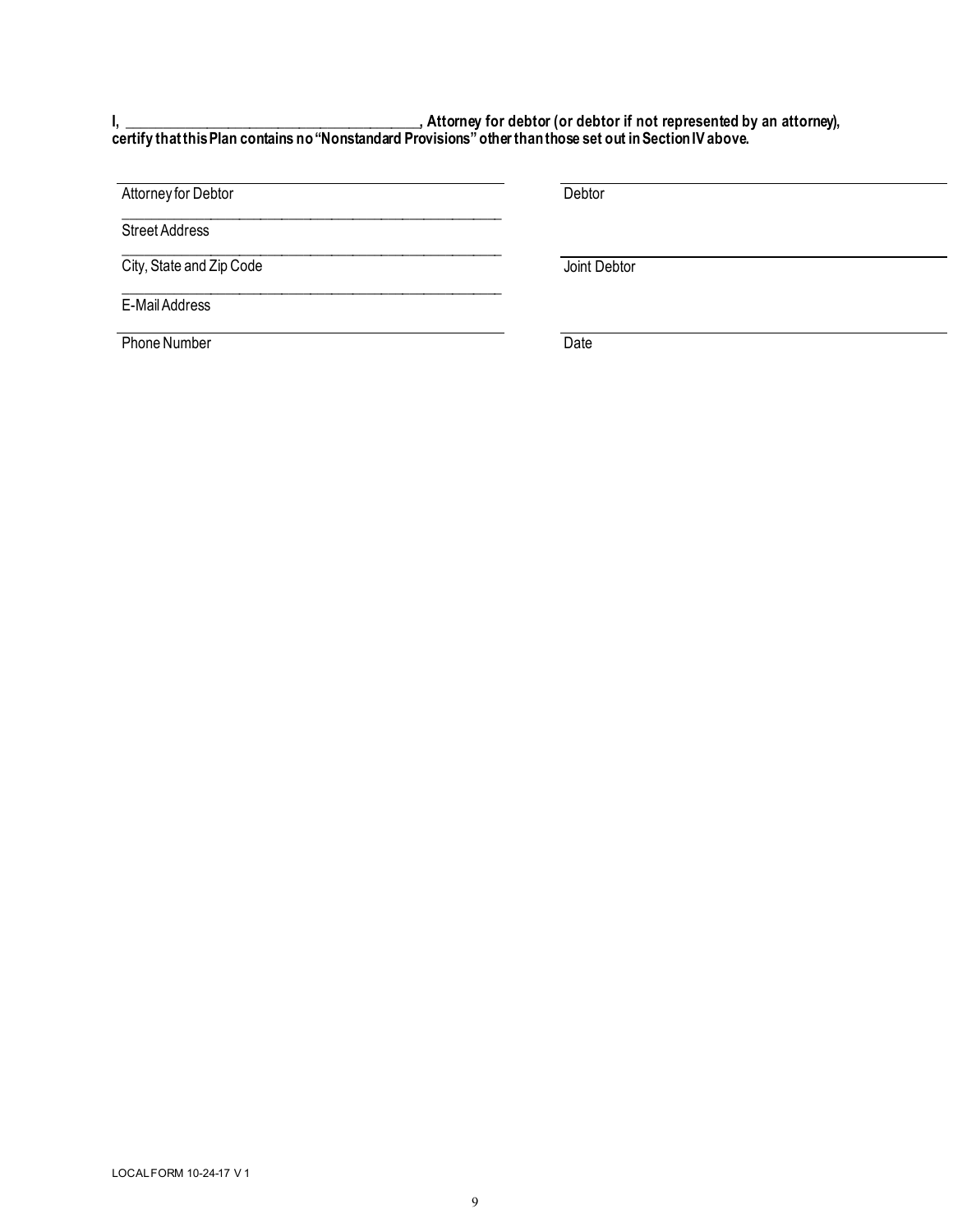## **ATTACHMENT 1**

## **LIQUIDATION ANALYSIS AND STATEMENT OF VALUE OF ENCUMBERED PROPERTY**:

| <b>TYPE OF PROPERTY</b>                             | <b>FAIR MARKET</b><br><b>VALUE</b> | <b>LIENS</b> | <b>DEBTOR'S</b><br><b>SHARE OF</b><br><b>EQUITY</b> | <b>EXEMPT</b><br><b>AMOUNT</b> | <b>NON-EXEMPT</b><br><b>AMOUNT</b> |
|-----------------------------------------------------|------------------------------------|--------------|-----------------------------------------------------|--------------------------------|------------------------------------|
| PERSONAL RESIDENCE                                  |                                    |              |                                                     |                                |                                    |
| <b>REAL ESTATE OTHER THAN</b><br>PERSONAL RESIDENCE |                                    |              |                                                     |                                |                                    |
| <b>HHG/PERSONAL EFFECTS</b>                         |                                    |              |                                                     |                                |                                    |
| <b>JEWELRY</b>                                      |                                    |              |                                                     |                                |                                    |
| <b>CASH/BANKACCOUNTS</b>                            |                                    |              |                                                     |                                |                                    |
| <b>VEHICLES</b>                                     |                                    |              |                                                     |                                |                                    |
| OTHER (itemize)                                     |                                    |              |                                                     |                                |                                    |
| OTHER (itemize)                                     |                                    |              |                                                     |                                |                                    |
| OTHER (itemize)                                     |                                    |              |                                                     |                                |                                    |

| Amount available upon liquidation           |  |
|---------------------------------------------|--|
| Less administrative expenses and costs<br>. |  |
| Less priority claims<br>                    |  |
| Amount Available in Chapter 7<br>.          |  |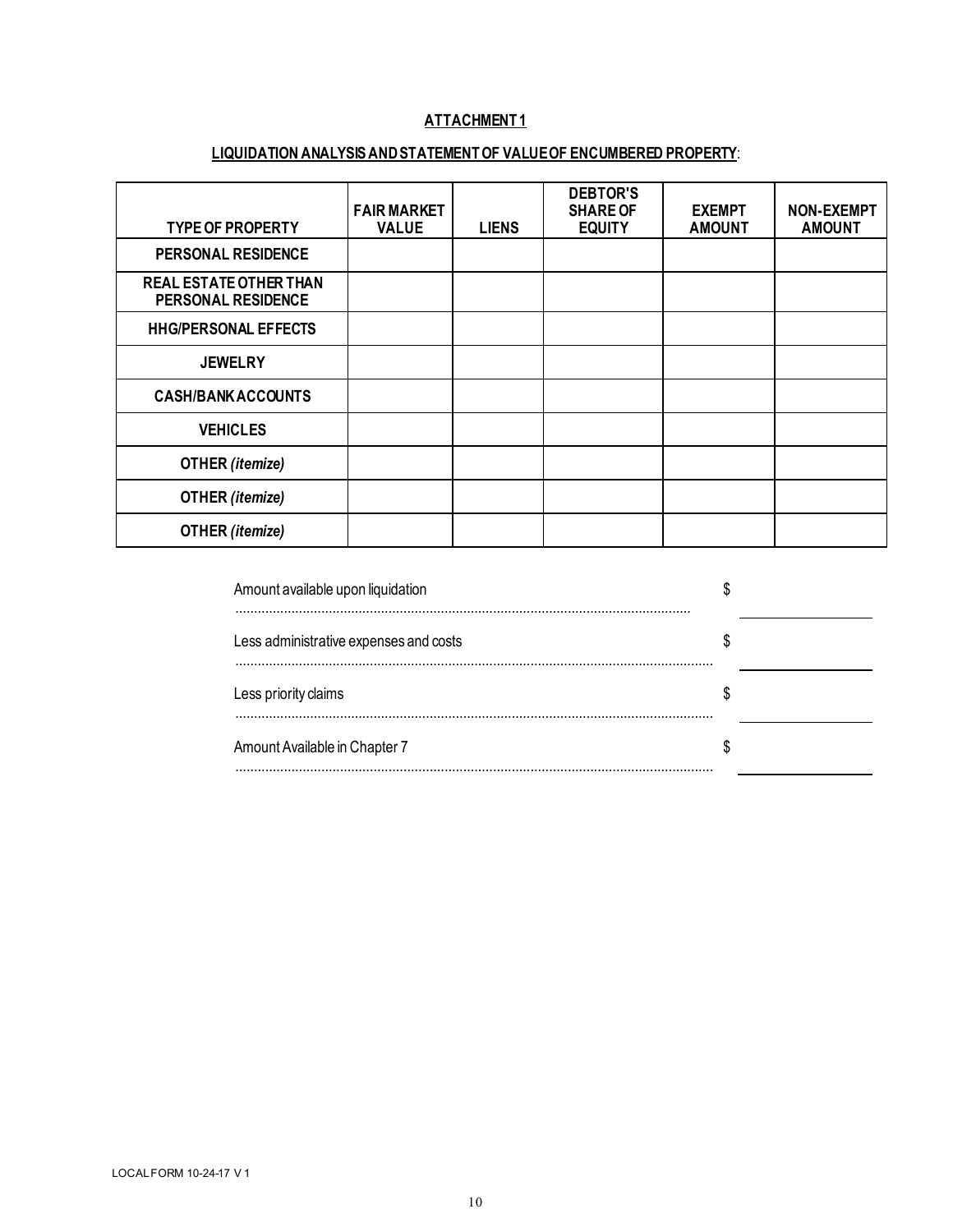# **ATTACHMENT 2**

## CHAPTER 13 MODEL WORKSHEET LOCAL BANKRUPTCY RULE 3015-1(B)(2) E.D.M.

| 1. |    | Proposed length of Plan:<br>__________ months                                                                   |               |            |
|----|----|-----------------------------------------------------------------------------------------------------------------|---------------|------------|
| 2. |    | Initial Plan payment:<br>\$______________ per month x __________ months =                                       | $\frac{1}{2}$ | (subtotal) |
|    |    | Step payment #1<br>$\frac{1}{2}$ per month x ________ months =                                                  | \$            | (subtotal) |
|    |    | Step payment #2<br>$\frac{1}{2}$ per month x ________ months =                                                  | $\frac{1}{2}$ | (subtotal) |
| 3. |    | Additional payments: \$______per _______=                                                                       | $\frac{1}{2}$ | (subtotal) |
| 4. |    | Lump sum payments<br>Ξ                                                                                          | $\frac{1}{2}$ | (subtotal) |
| 5. |    | Total to be paid into Plan (total of lines 2 through 4)                                                         |               | \$         |
| 6. |    | Estimated disbursements other than to Class 9 General Unsecured Creditors                                       |               |            |
|    | a. | <b>Estimated Trustee Fees</b>                                                                                   | \$_           |            |
|    | b. | <b>Estimated Attorney Fees and costs</b><br>through confirmation of Plan                                        | $\sim$        |            |
|    | C. | <b>Estimated Attorney Fees and costs</b><br>post-confirmation through duration of Plan                          | $\frac{1}{2}$ |            |
|    | d. | Estimated fees of other Professionals                                                                           | \$            |            |
|    | е. | Total mortgage and other<br>continuing secured debt payments                                                    | \$            |            |
|    | f. | Total non-continuing secured<br>debt payments (including interest)                                              | \$            |            |
|    | g. | Total priority claims                                                                                           | \$            |            |
|    | h. | Total arrearage claims                                                                                          | \$            |            |
| 7. |    | Total disbursements other thanto Class 9 General Unsecured Creditors<br>(Total of lines 6.a through 6.h)        |               | \$         |
| 8. |    | Funds estimated to be available for Class 9 General Unsecured Creditors<br>(Line 5 minus Line 7)                |               | \$         |
| 9. |    | Estimated dividend to Class 9 General Unsecured Creditors<br>in Chapter 7 proceeding (see Liquidation Analysis) |               |            |
|    |    |                                                                                                                 |               |            |

## **Comments:**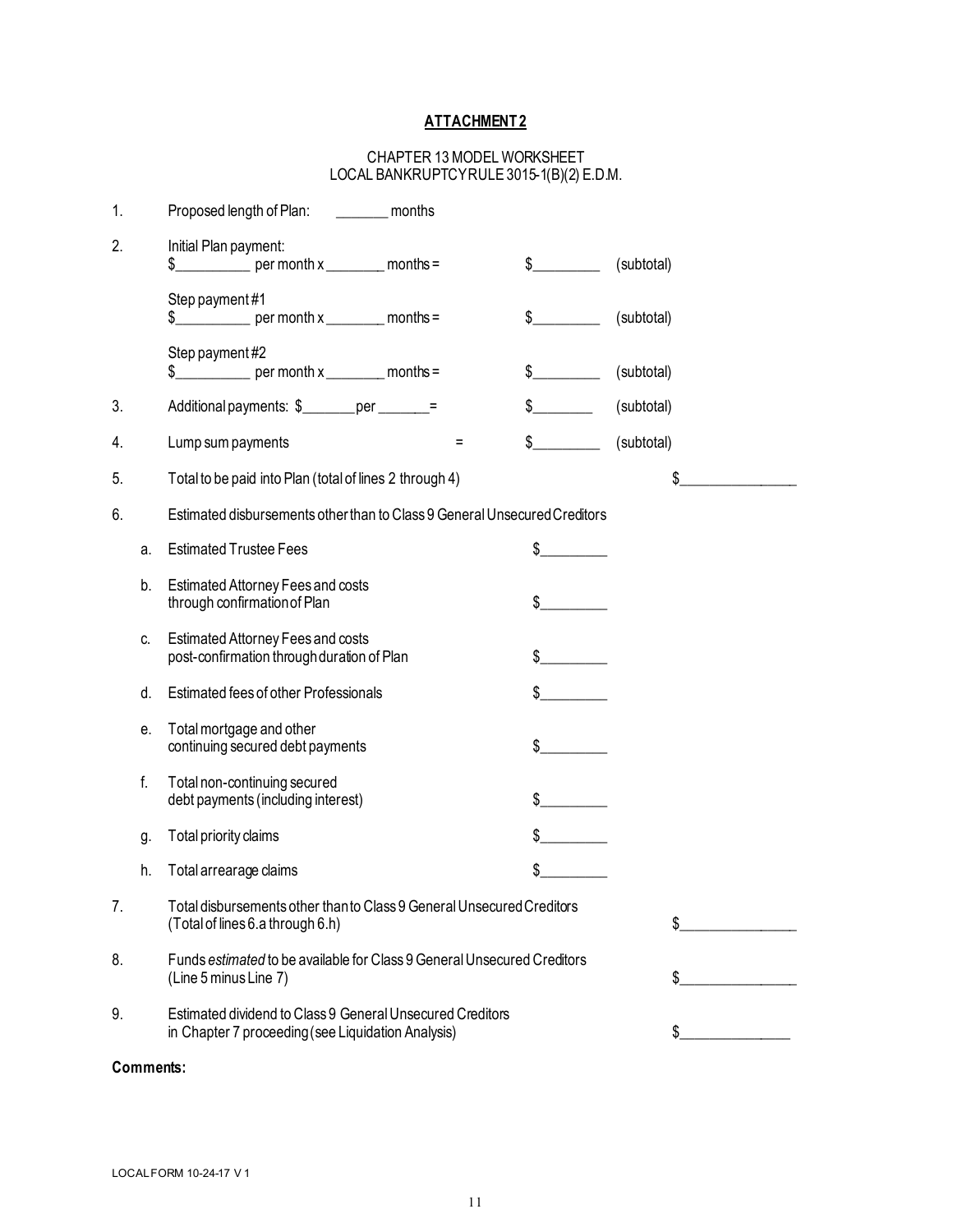### **V. ADDITIONAL STANDARDPROVISIONS**

#### **THE FOLLOWING STANDARD PROVISIONS ARE APPLICABLE TO ALL PLANS AND PRE-CONFIRMATION MODIFIED PLANSFILED ON OR AFTER DECEMBER 1, 2017, IN THE UNITED STATES BANKRUPTCY COURT FOR THE EASTERN DISTRICT OF MICHIGAN**

A. **DEBTOR'S OBLIGATION TO REMIT TAX REFUNDS:** Debtor shall not alter any withholding deductions/exemptions without Court approval. If the Internal Revenue Service or any State taxing authority remits to the Trustee any sum which the debtor is not required to remit pursuant to this Plan, then upon written request of the debtor and concurrence of the Trustee, the Trustee shall be authorized to refund those sums to the debtor from funds first available without further motion, notice or Order of Court. The Trustee shall not be required to recoup or recover funds disbursed to creditors prior to receipt of the debtor's written request.

If debtor is married and debtor's spouse is not a joint-debtor in this case, debtor's Tax Refund(s) for any calendar year shall be 50% of the aggregate net Tax Refunds received by debtor and debtor's non-filing spouse, regardless of whether debtor and spouse file a joint tax return or file separate tax returns.

- B. **ALLOWANCE AND PAYMENT OF PRE-CONFIRMATION ATTORNEY FEES:** If Class 2.1 of the Plan indicates that Counsel intends to file a Separate Application for compensation for services rendered up through the date of entry of the Order Confirming Plan pursuant to 11 USC §327 and §330, the Trustee shall withhold the amount designated in Class 2.1 from funds remaining after payment of claims required to be paid prior to attorney fees pending further Order of Court.
- C. **RETENTION AND COMPENSATION OF OTHER PROFESSIONALS FOR POST-PETITION PRE-CONFIRMATION SERVICES:** If Class 2.3 indicates that debtor has retained or intends to retain the services of any Professional (as that term is defined in 11 USC §327) to perform professional services after the commencement of this case, debtor will file a timely Application to Employ Professional Person stating the identity of the person to be retained and the capacity or purpose for retention, accompanied by a Certification of Disinterestedness signed by the Professional and obtain Court permission to retain the Professional. The Professional may seek compensation in an amount not to exceed \$400.00 by filing a Proof of Claim designated as an Administrative Expense without further notice, hearing or Order of Court. If the Professional seeks compensation in excess of \$400.00, the Professional shall file an Application for Compensation for services rendered pursuant to 11 USC §327.
- D. **POST-CONFIRMATION ATTORNEY FEES & COSTS BY SEPARATE APPLICATION:** Counsel reserves the right to file Applications for compensation for services rendered subsequent to the Confirmation of this Plan. Upon entry of an Order Awarding Post Confirmation Attorney Fees, if debtor's Plan will not complete within 60 months of the date of the Order Confirming Plan, all unpaid Attorney Fees and costs shall be paid by the Trustee only after a Plan modification that allows debtor's Plan to complete within 60 months from the date of the Order Confirming Plan is approved with notice as is appropriate to the parties interested.
- E. **PAYMENT OF ADMINISTRATIVE EXPENSE CLAIMS:** Administrative Expense Claims as defined in 11 USC §503, other than those claims provided for in Paragraphs B, C and D of these Additional Terms, Conditions and Provisions, will be deemed allowed and will be paid only upon entry of a specific Order of this Court determining the allowance and amount of that claim.
- F. **ORDER OF PAYMENT OF CLAIMS**: All claims for which this Plan proposes payment through the Trustee shall be paid in the following order to the extent that funds are available:

Level 1: Class 1<br>Level 2: Class 5. Level 2: Class 5.1, 5.3 and 6.1<br>Level 3: Class 2.1 and 2.3 Class  $2.1$  and  $2.3$ Level 4: Class 2.2 and 2.4<br>Level 5: Classes 4.1 and 4. Level 5: Classes 4.1 and 4.3<br>Level 6: Classes 4.2, 4.4, 5.2 Classes 4.2, 4.4, 5.2, 5.4 and 6.2 Level 7: Class 7 Level 8: Classes 3.1, 3.2, 5.5, 6.3, 8 and 9.

Each level shall be paid as provided in this Plan before any disbursements are made to any subordinate class. If there are not sufficient funds to pay all claims within a level, then the claims in that level shall be paid *pro rata*.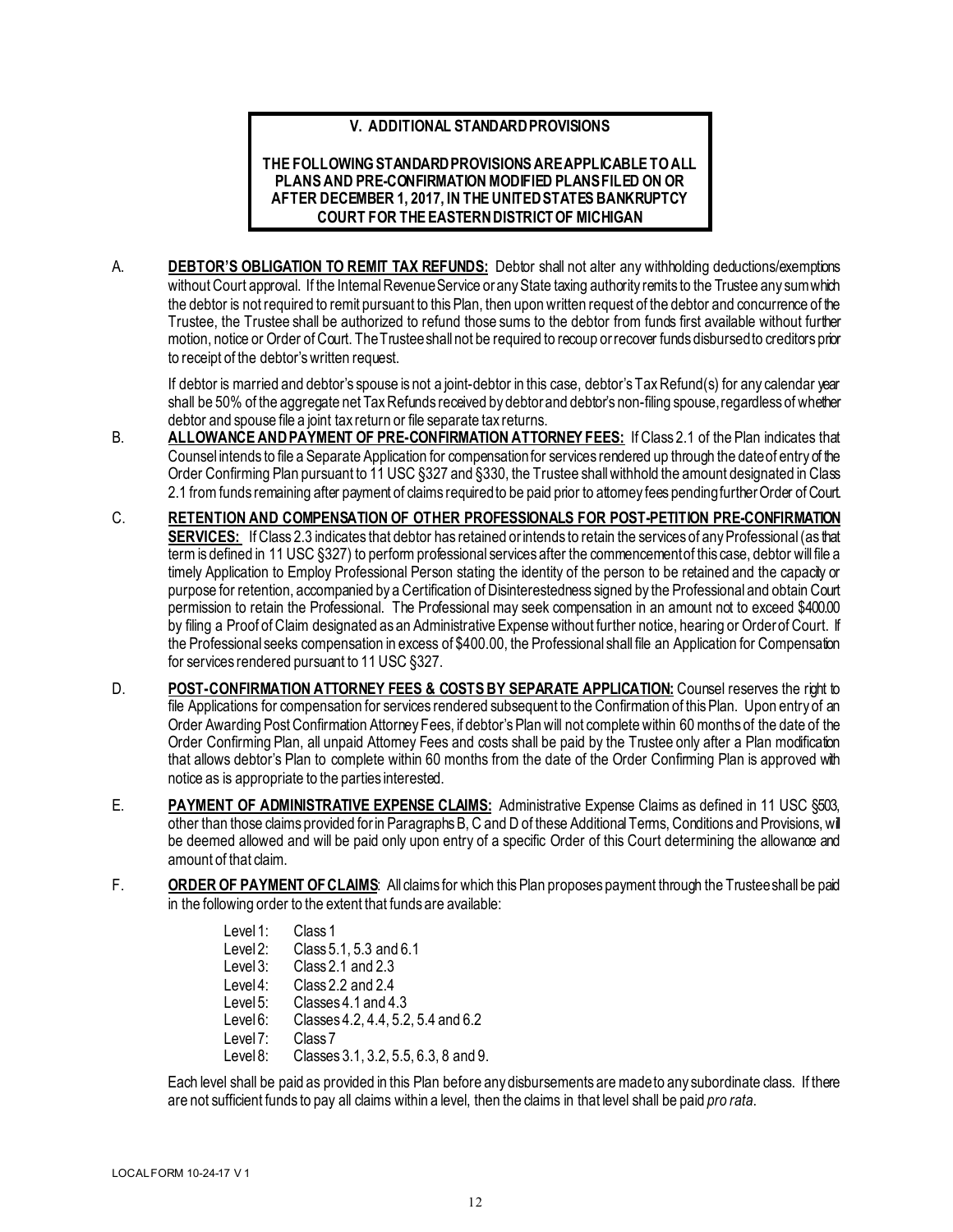## G. **SECURED CLAIMS TO BE STRIPPED OR AVOIDED FROM THE COLLATERAL AND TREATED AS UNSECURED:**

Claims for which the creditor holds a lien that is listed as "Stripped" in Class 3.1 or "Avoided" in Class 3.2 are avoided and will be paid as a General Unsecured Creditor as provided in Class 9 of the Plan. Upon completion of the Plan, the creditor will record a Satisfaction of the Lien in the applicable Public Records to discharge and release the lien. If the creditor fails to do so, the debtor may file a motion for an order declaring that the lien has been satisfied by completion of the confirmed Plan, which the debtor may then have certified and recorded in the applicable Public Records.

H. **CLASS 5.1, CLASS 5.3 AND CLASS 6.1 CREDITORS SPECIFIED TO RECEIVE EQUAL MONTHLY PAYMENTS:**  Creditors identified in Class 5.1, Class 5.3, and Class 6.1 will receive Equal Monthly Payments to the extent funds are available at the date of each disbursement. If more than one creditor is scheduled in Class 5.1, Class 5.3, and Class 6.1 and the funds available in any disbursement are insufficient to pay the full Equal Monthly Payments to all of the listed creditors, payments shall be made on a *pro rata* basis determined by the ratio of the Equal Monthly Payment specified to each creditor to the total amount of Equal Monthly Payments to all creditors scheduled in Class 5.1, Class 5.3, and Class 6.1. The amount of the Equal Monthly Payment to any creditor shall be the amount stated in Class 5.1, Class 5.3, and Class 6.1 as may be applicable and the amount of the Equal Monthly Payment specified in the Plan will supersede any monthly payment amount specified in a Proof of Claim at variance with the Equal Monthly Payment amount set forth in the Plan unless otherwise Ordered by the Court.

The monthly post-confirmation disbursement to any creditor designated in Class 5.1, Class 5.3, and Class 6.1 will not exceed the Equal Monthly Payment amount for that creditor for the month in which disbursement is being made plus any previously unpaid Equal Monthly Payments accruing before the date of disbursement.

- I. **APPLICATION OF DISBURSEMENTS BY CREDITORS:** Creditors shall apply all disbursements under the Plan only in the manner consistent with the terms of the Plan and to the account(s) or obligation(s) as designated on the voucher or check provided to the Creditor with each disbursement.
- J. **COMPLETION OF PLAN:** For purposes of 11 USC §1328, the debtor shall be deemed to have completed all payments under the Plan:
	- 1. Upon the expiration of the Plan Length as defined in Paragraph II.A of the Plan commencing on the date of entry of the Order Confirming Plan; *and*
	- 2. Debtor has remitted all Plan payments (as defined in Paragraph II.A and II.B of the Plan) coming due after the date of entry of the Order Confirming Plan; *and*
	- 3. Debtor has remitted all Federal Income Tax Refunds as required by Paragraph II.C of the Plan and Paragraph A of these Additional Terms, Conditions and Provisions; *and*
	- 4. Debtor has remitted a sum sufficient to pay all allowed claims as amended and/or supplemented as provided in the Plan.

## K. **EXECUTORY CONTRACTS AND/OR UNEXPIRED LEASES:**

- 1. Any executory contract or unexpired lease not expressly assumed in Class 6.1 or in the Order Confirming Plan shall be deemed rejected effective as of the Effective Date of this Plan.
- 2. Upon rejection of any Executory Contract or Unexpired Lease, the property and debtor's interest in the rejected executory contract or unexpired lease will no longer be property of the estate and the stay under 11 USC §362(a) and the co-debtor stay under 11 USC §1301 shall automatically terminate as to such property. Any claims arising from the rejection of an executory contract or unexpired lease shall be treated as a general unsecured claim in Class Nine, subject to further Order of Court.
- 3. For all assumed executory contracts and unexpired leases, confirmation of this Plan shall constitute a finding that this Plan complies with all requirements for assumption of the executory contracts and unexpired leases being assumed, including all requirements set forth in 11 USC §365(b).
- 4. Upon the termination of the Lease (whether as a result of the expiration of the contractual lease term, repossession of the property which is the subject of the Lease, or otherwise), the Lessor shall have the right to file a Supplemental Claim for any damages or charges permitted under or pursuant to the Lease.
- 5. If Class 6.1 provides for the Continuing Lease/Contract Payments to be made by the Trustee, the Supplemental Claim as filed and allowed shall be paid by the Trustee over the remaining term of the Plan.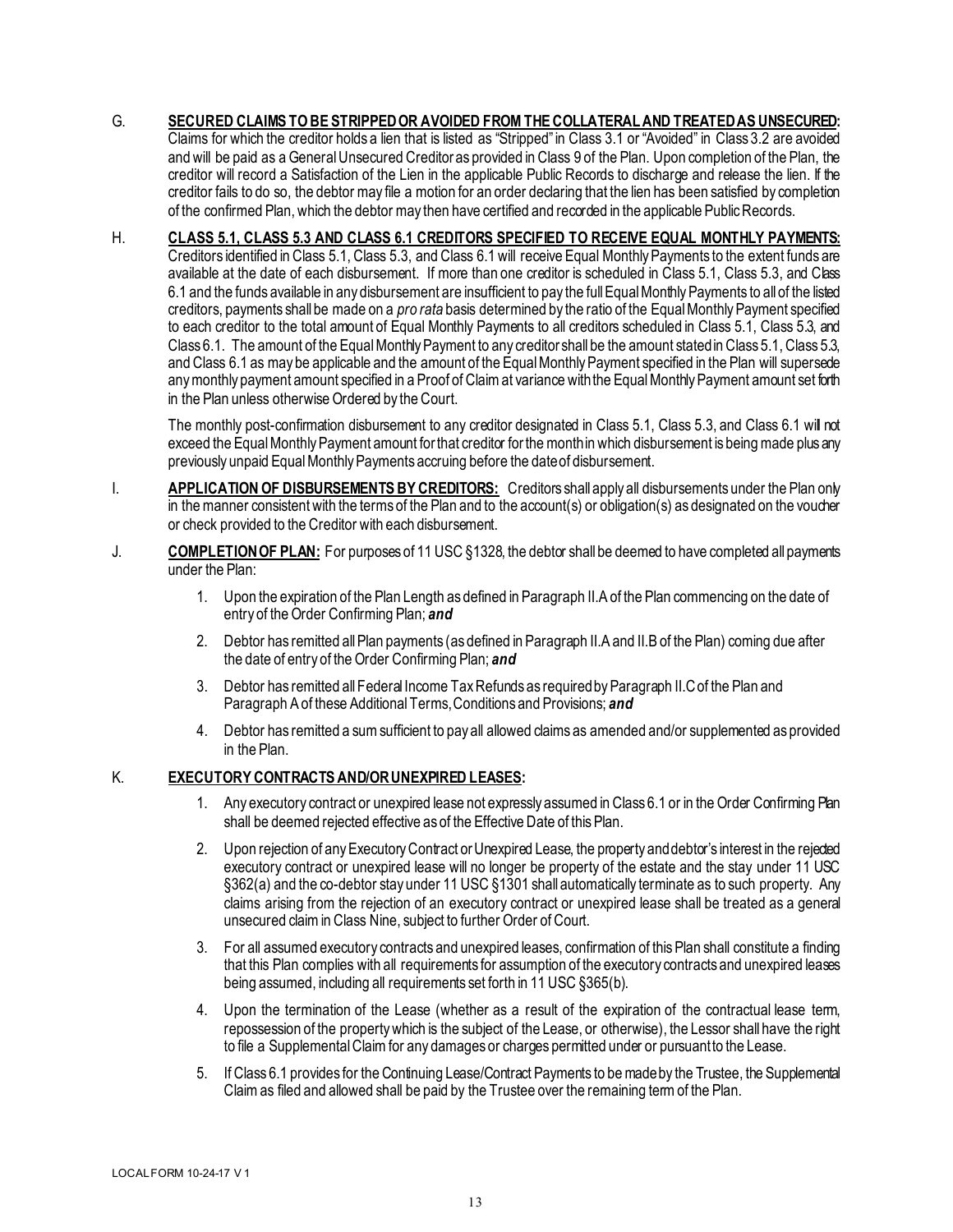6. If Class 6.1 provides for the Continuing Lease Payments to be made directly by the debtor to the Lessor, the Supplemental Claim as filed and allowed shall be paid directly by the debtor to the creditor over the remaining term of the Plan. If there is a balance outstanding on the supplemental claim as of the completion of debtor's confirmed Chapter 13 Plan, this balance shall not prevent or preclude the entry of a discharge in this case; instead, this balance shall be deemed non-dischargeable and debtor shall be responsible for payment of the remaining balance of the Supplemental Claim following the entry of a Discharge.

#### L. **SECURED CLAIMS – POST-PETITION FEES, COSTS AND CHARGES**:

- 1. Any Supplement to Claim that is filed with the Court as to which there is no objection filed or as to which any objection has been overruled, shall be deemed allowed.
- 2. If Class 4.1, 4.3, 5.1, 5.2, 5.3 or 5.4 provides for the Creditor's Secured Claim to be paid by the Trustee, the Supplement to Claim as filed and allowed shall be paid by the Trustee over the remaining term of the Plan.
- 3. If Class 4.1, 4.3, 5.1, 5.2, 5.3 or 5.4 provides for the Creditor's Secured Claim to be paid directly by the debtor to the creditor, the Supplement to Claim as filed and allowed shall be paid directly by the debtor to the creditor before completion of the Plan. If there is a balance outstanding on the Supplement to Claim as of the completion of debtor's confirmed Chapter 13 Plan, this balance shall not prevent or preclude the entry of a discharge in this case; instead, any unpaid balance shall be non-dischargeable.
- M. **SEPARATELY CLASSIFIED UNSECURED CLAIMS:** Claims classified as "Separately Classified Unsecured Claims" are unsecured claims that qualify for discriminatory and preferred treatment pursuant to 11 USC §1322(b)(1). The basis for separate classification is specified in Paragraph III.H of the Plan. Each Separately Classified Unsecured Claims shall receive payments that total 100% of the allowed amount of the claim plus interest if specified in Class Eight of the Plan. *See also Paragraph F of the Additional Terms, Conditions and Provisions for additional information concerning the timing of payments to be made on these claims.*
- N. **GENERAL UNSECURED CREDITORS**: Unless Class 9 of the Plan provides a dividend toholders of General Unsecured Claims equal to 100% of allowed claims, the Plan shall produce a total sum for distribution to General Unsecured Creditors (the "Unsecured Base Amount"). The Unsecured Base Amount shall be not less than the aggregate amount which creditors in this class would have received had the estate of the debtor been liquidated under Chapter 7 of Title 11, United States Code. *See* 11 USC §1325(a)(4). Each holder of a duly filed and allowed General Unsecured Claim shall receive the holder's *pro rata* share of the Unsecured Base Amount, based on the creditor's claim as a fraction of the total General Unsecured Claims duly filed and allowed. The *pro rata* dividend for each holder of an allowed unsecured claim will be calculated by the Trustee upon review of allowed claims.

This Plan shall provide either the total Unsecured Base Amount or shall continue for the Plan Length as stated in Paragraph II.A of the Plan, whichever will offer the greater dividend to general unsecured creditors.

- O. **VESTING, POSSESSION OF ESTATE PROPERTY AND LIEN RETENTION**: Upon the Effective Date of the Plan, all property of the estate shall vest in the debtor and shall cease to be property of the estate. The debtor shall remain in possession of all property during the pendency of this case unless specifically provided herein, and shall not seek to sell, transfer or otherwise dispose of such property (except in the ordinary course of debtor's business) without prior Court approval.
- P. **SURRENDER OF COLLATERAL:** Those claims that are treated pursuant to 11 USC §1325(a)(5)(C) (surrender of collateral) are so designated in Class 5.5 of the Plan. Upon confirmation, the Automatic Stay and co-debtor Stay is lifted as to the collateral and any creditor holding a lien on the collateral and the collateral shall no longer constitute property of the estate. No disbursements shall be made by the Trustee to any creditor whose claim is secured by the collateral being surrendered unless the holder of such claim files a Proof of Claim (or Amended Proof of Claim) after the Effective Date of the Plan setting forth the amount of any deficiency remaining after disposition of the collateral. Any allowed deficiency claim shall be paid as a general unsecured claim in Class 9 of the Plan. *See Federal Rule of Bankruptcy Procedure 3002.1.*
- Q. **PROHIBITION AGAINST INCURRING POST-PETITION DEBT**: While this case is pending, the debtor shall not incur a debt in excess of \$2,000.00 without first obtaining approval of either this Court or of the Chapter 13 Trustee. If the Chapter 13 Trustee stipulates to entry of an Order allowing debtor to incur post-petition debt, debtor shall be permitted to file the Stipulation signed by the Trustee and to submit an Order to the Court on an *ex parte* basis without notice to creditors or other parties in interest.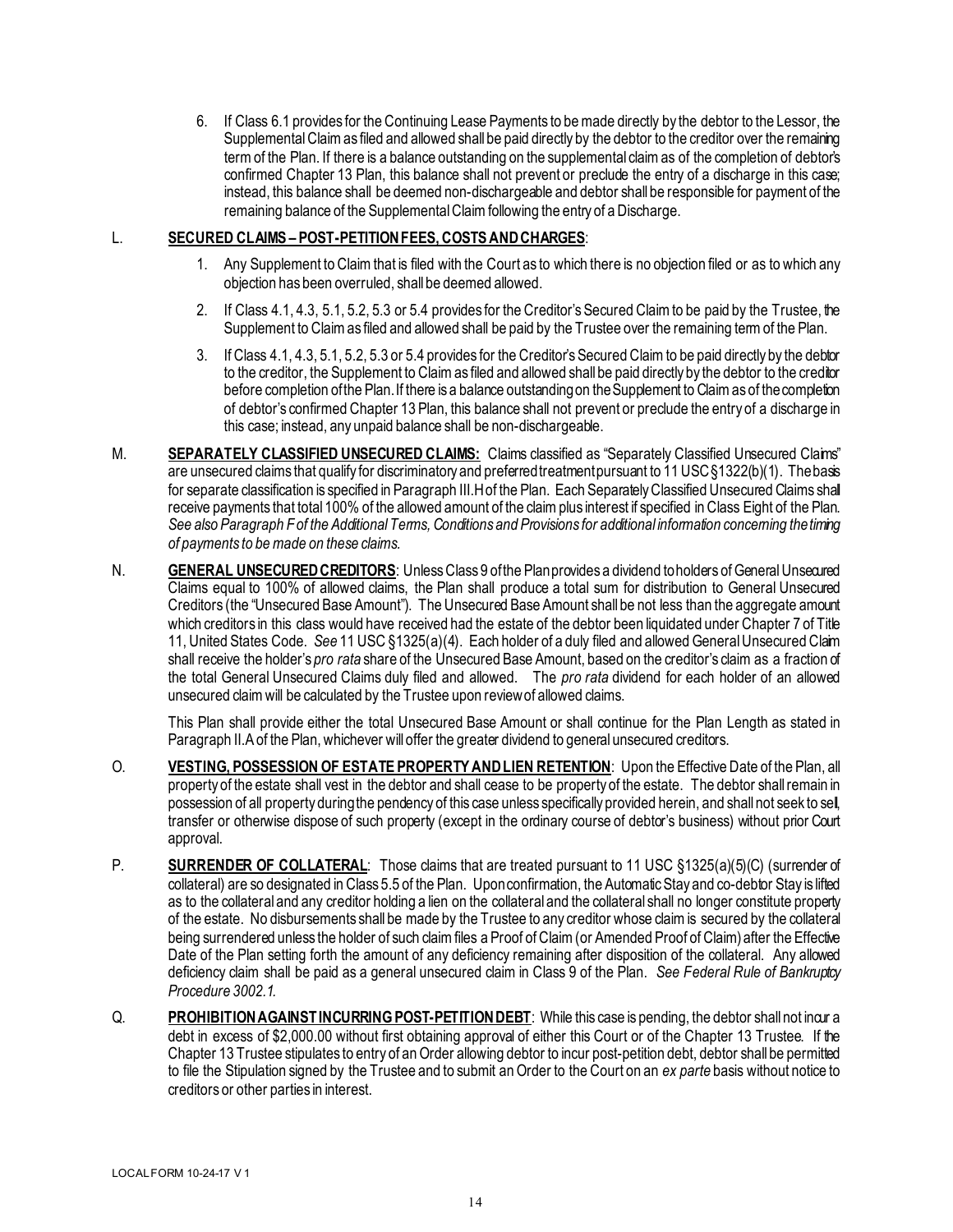- R. **UNSCHEDULED CLAIMS**: If an unscheduled proof of claim is filed, the Trustee is authorized to exercise sole discretion to classify the claim into one of the existing classes under this Plan and to schedule the claim for payment within that class, without prejudice to debtor's right to object to the allowance of the claim and/or to modify the Plan to provide a different treatment.
- S. **PROOFS OF CLAIM FILED AT VARIANCE WITH THE PLAN:** In the event that a Proof of Claim is filed and allowed that is at variance with the provisions of this Plan, the following method is to be employed to resolve the conflict:
	- 1. Regarding claims for which the Plan does not propose a "cramdown" or modification, the Proof of Claim shall supersede the Plan as to the claim amount, percentage rate of interest, monthly payments, valuation of collateral and classification of the claim.
	- 2. As to claims for which the Plan proposes a "cramdown" or modification, the Proof of Claim governs only as to the claim amount. The Plan governs valuation, interest rate and any other contractual term.
	- 3. If a Proof of Claim is filed that is at variance with this Plan or related schedules, the Trustee shall automatically treat that claim as the holder indicated, unless provided otherwise in the confirmed Plan; these Additional Terms, Conditions and Provisions; or by Order of Court.
	- 4. As to claims specified in Class 3.1 or Class 3.2 (Secured Claims to be Stripped or Avoided), the Proof of Claim shall control only as to the allowed amount of the claim. *See also Paragraph G of the Additional Terms, Conditions and Provisions for additional information concerning payments to be made on these claims.*
- T. **TAX RETURNS AND TAX SET-OFFS**: All Tax Returns which have become due prior to the filing of the Plan have been filed. The Internal Revenue Service and the United States Department of Treasury are prohibited from setting off against post-petition Tax Refunds for payment of pre-petition tax obligations.
- **U. DEBTOR DUTY TO MAINTAIN INSURANCE – REMEDY FOR FAILURE TO MAINTAIN INSURANCE**: Debtor shall maintain all insurance required by law and contract upon property of the estate and the debtor's property. After confirmation of this Plan, if the debtor fails to maintain insurance as required by law or contract, any party in interest may submit a notice of default, served on debtor, debtor's counsel and the Chapter 13 Trustee, permitting 10 days from service of the notice in which to cure the default. If the default is not cured within the time permitted, the party in interest may submit an Order Granting Relief from the Automatic Stay as to the collateral to the Court along with an affidavit attesting to the debtor's failure to cure, and the Stay may thereafter be lifted without further motion, notice or hearing.
- V. **SECURED CREDITORS, LESSORS AND PARTIES TO EXECUTORY CONTRACTS UPON ENTRY OF ORDER LIFTING AUTOMATIC STAY**: Any secured creditor and any party to an assumed executory contract or unexpired lease as to whom the Automatic Stay is lifted shall not receive any further disbursements until a Proof of Claim for the balance remaining after liquidation of the collateral is filed.
- W. **PROVIDING FUTURE TAX RETURNS TO TRUSTEE:** Debtor shall timely file each Federal Income Tax Return required to be filed under applicable law during the pendency of this case, and shall provide to the Trustee a copy of each Return at the same time the Return is filed with the taxing authority.
- X. **DEADLINES IN EVENT OF CONVERSION:** In the event of conversion of this case to a case under Chapter 7 of the United States Bankruptcy Code, the rights of the Chapter 7 Trustee and all creditors (including but not limited to the right to object to exemptions and the right to object to discharge pursuant to 11 USC §727 and/or dischargeability pursuant to 11 USC §523) will be determined as if the Petition was filed on the date of conversion. The date of the Order converting this case to one under Chapter 7 will be treated as the date of the Order For Relief and all applicable deadlines shall be determined as if the post-conversion Meeting of Creditors pursuant to 11 USC §341 was the initial Meeting of Creditors.
- Y. **OBJECTIONS TO PROOFS OF CLAIM:** Any party in interest shall have the right to object to Proofs of Claim. Confirmation of this Plan shall not constitute a waiver of any objection and shall not constitute or have any *res judicata*  or collateral estoppel effect on or against any objection to Proof of Claim. If any objection to Proof of Claim is filed and sustained, in whole or in part, after the Trustee has begun making disbursements under this Plan as confirmed, Trustee shall have no obligation or duty to recoup any payments or disbursements made to the creditor whose Proof of Claim was the subject of the objection.
- Z. **CREDITOR'S AUTHORIZATION TO CONTACT DEBTOR:** Notwithstanding the provisions of the Automatic Stay and co-debtor Stay, creditors holding claims in Classes 4 and 5 for which the debtor proposes to retain the collateral and parties to any assumed unexpired lease or executory contract in Class 6 may contact debtor for purposes of sending periodic statements and annual or periodic summaries of accounts including but not limited to account reconciliations pursuant to the Real Estate Settlement Procedures Act.